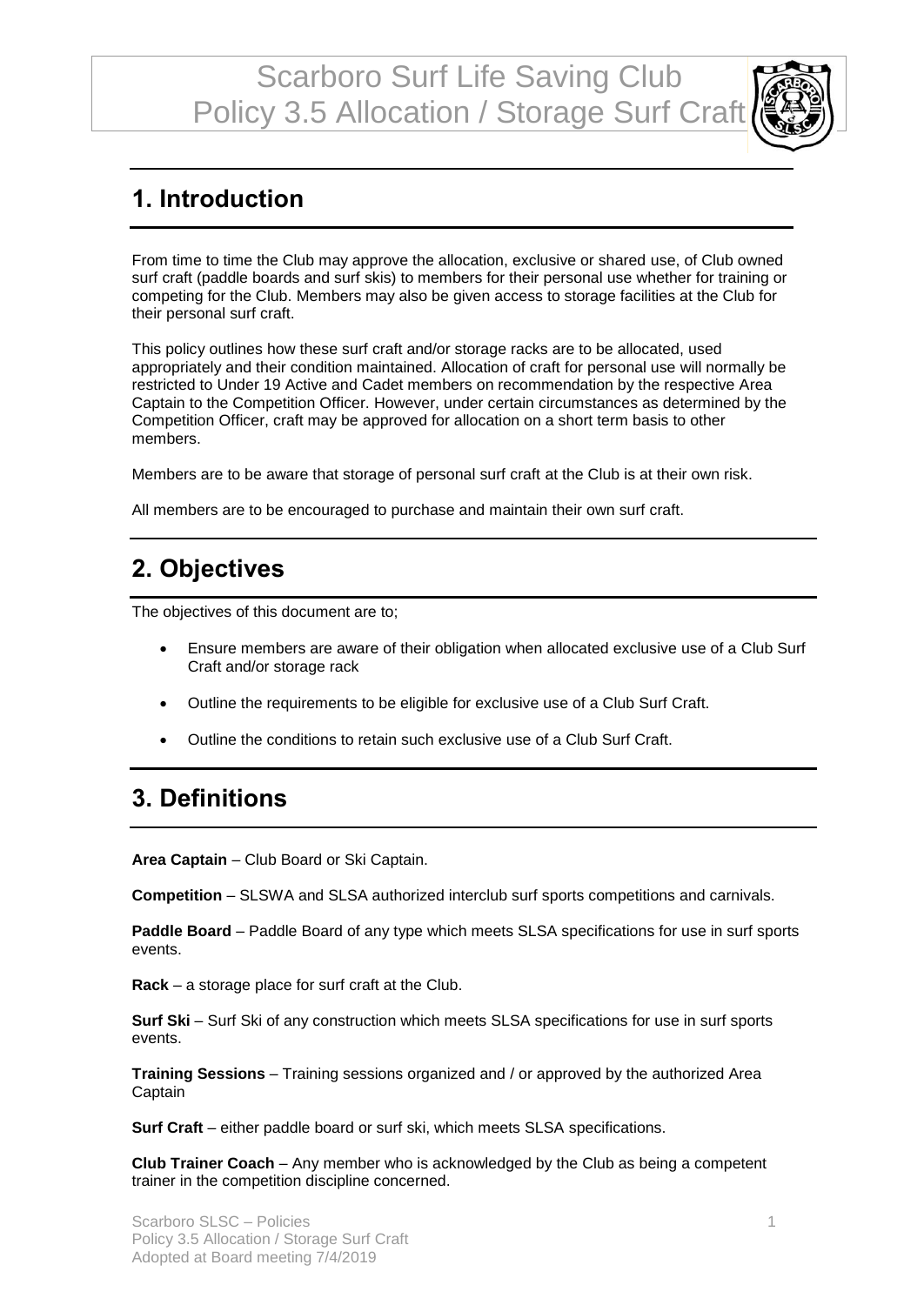Scarboro Surf Life Saving Club Policy 3.5 Allocation / Storage Surf Craft



#### **4. Allocation Club Surf Craft**

To be eligible for allocation of a Club Surf Craft for personal use for any given period of time, the Club Member must demonstrate the following criteria:

- Attend training sessions as often as required by the relevant Area Captain, Age Group Manager
- Develop skills that demonstrate control of the Club Craft
- Be financial and proficient in relevant award for age
- Not be in arrears of patrol hours or any Club obligations as a member and abide by Club standards of behaviour
- Attend all competitions as circumstances may permit throughout the season
- Be available to compete in the State Championships
- Maintain the Surf Craft in as good a condition as may be expected, allowing for reasonable wear and tear
- Agreement that all damage caused outside authorised training/competition by the allocated user be carried out by a Club recommended repairer at the expense of the user and that the repairs be carried out at the earliest possible time after being caused
- Not to allow other members or any other person to use any craft as may be allocated
- At the discretion of the Board, an annual fee may be required to be paid in return for exclusive use of a Club Surf Craft. This fee must be paid before the member has access to the Club Surf Craft allocated

Members (parents/guardians of members under 18 years of age) allocated use of a Club Surf Craft are required to sign an agreement that outlines all requirements for the use and care of the Surf Craft. All such agreements made will be recorded and filed by the Surf Sports Committee, or in the case of Junior Activities Members, by the Junior Activities Committee.

## **5. Allocation Craft Storage Rack**

All Club Surf Craft will be stored at the Club in the storage racks as determined by the Club.

Members with personal surf craft, **SLSA specification craft only**, may apply to have their own surf craft stored at the Club in the storage racks. Only one rack for each surf ski and paddle board will be available per member. Actual allocation of racks will be determined by the Area Captain, with priority of allocation of storage racks based on the following:

- Member must be financial for the season and have paid the required rack fee as determined by the Club
- Member must be currently proficient in the relevant Award and in training to compete for the Club at regular surf carnivals and other competitions as may be determined by the Area **Captain**
- Member is not in arrears of Patrol Hours
- Cadet and Active members have priority over other members
- Club owned surf craft will always have priority over privately owned craft
- In the case of allocation of racks to Junior Activities members, this will be on the basis of a recommendation by the relevant Age Group Manager to the Junior Activities Officer, who will record their decision in the minutes of the next Junior Activities Committee meeting and ensure the required agreement is signed by the member's parent/guardian.